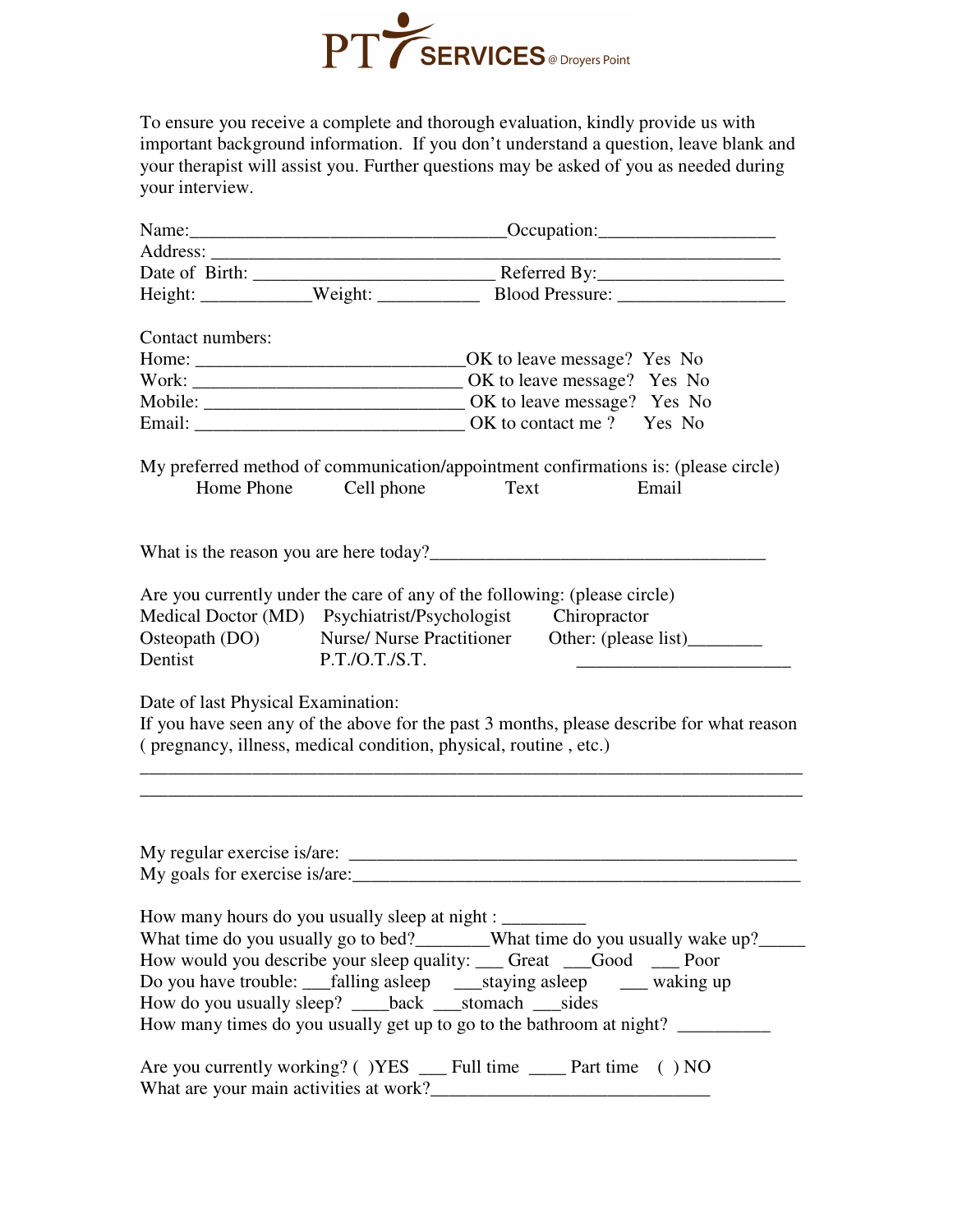

How long is your commute to work?\_\_\_\_\_\_\_\_\_\_\_\_\_ ( ) drive ( ) mass transit

ALLERGIES:

Yes No Latex Yes No Medications Allergies, if so please list:

Yes No Have you ever had an allergy test? Yes No Have you ever taken allergy shots?

Yes No If yes, are you still taking them?

How much relief from shots? ( ) Min ( ) partial ( ) significant

Have you ever been diagnosed with any of the following conditions:

 Diagnosed Within the past 12 months / More than 12 months ago Yes No Cancer If Yes, what kind\_\_\_\_\_\_\_\_\_\_\_\_\_\_\_\_\_\_ Yes No Heart Condition If yes, what kind\_\_\_\_\_\_\_\_\_\_\_ Yes No High Blood Pressure Yes No DVT (blood clots in the legs) Yes No Arterial Blockage of the leg Yes No Stroke (including TIA, mini stroke) Yes No Anemia/ low blood levels Yes No Asthma Yes No Emphysema Yes No Chemical Dependency (alcoholism) Yes No Depression Yes No Tuberculosis Yes No Thyroid problems (hyper/high) (Hypo/Low) Yes No Kidney if Yes, what kind\_\_\_\_\_\_\_\_\_ Yes No Diabetes diagnosed before 18 yrs. <br>after 18 yrs. Yes No Multiple Sclerosis Yes No Rheumatoid Arthritis Yes No Degenerative Osteoarthritis (wear and tear) Yes No Gout Yes No Ankylosing Spondylitis Yes No Hepatitis Yes No Stomach/Duodenal ulcers Yes No Epilepsy/ Seizures Yes No Headaches (more than 1 per week) Yes No Endometriosis Yes No Urinary incontinence Yes No Osteoporosis Yes No Infections urinary tract/bladder (3 episodes or more during the past 12 months) Yes No Pneumonia Yes No Bone or Joint infection Yes No Pelvic Inflammatory disease Yes No Kidney infection Other infection. Please list: Other illnesses diagnosed by a physician: (please list):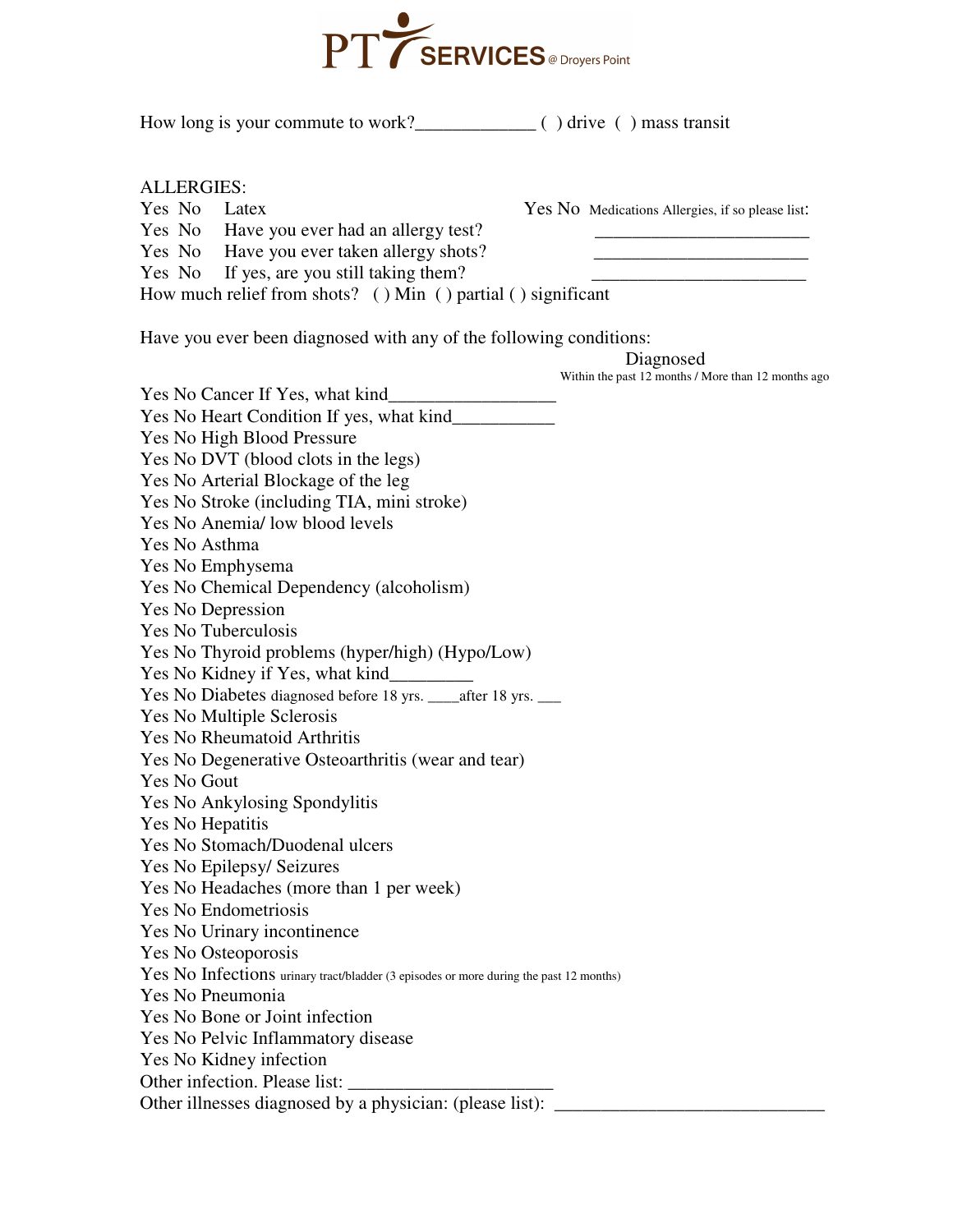

Yes No During the past month have you been feeling down, depressed or hopeless Yes No During the past month have you been bothered by having little interest or pleasure in doing things Yes No Do you ever feel unsafe at home or has anyone hit you or tried to injure you in anyway

\_\_\_\_\_\_\_\_\_\_\_ \_\_\_\_\_\_\_\_\_\_\_\_\_\_\_\_\_\_\_\_\_ \_\_\_\_\_\_\_\_\_\_\_ \_\_\_\_\_\_\_\_\_\_\_\_\_\_\_\_\_\_\_\_\_\_\_ \_\_\_\_\_\_\_\_\_\_\_ \_\_\_\_\_\_\_\_\_\_\_\_\_\_\_\_\_\_\_\_\_ \_\_\_\_\_\_\_\_\_\_\_ \_\_\_\_\_\_\_\_\_\_\_\_\_\_\_\_\_\_\_\_\_\_\_ \_\_\_\_\_\_\_\_\_\_\_ \_\_\_\_\_\_\_\_\_\_\_\_\_\_\_\_\_\_\_\_\_ \_\_\_\_\_\_\_\_\_\_\_ \_\_\_\_\_\_\_\_\_\_\_\_\_\_\_\_\_\_\_\_\_\_\_ \_\_\_\_\_\_\_\_\_\_\_ \_\_\_\_\_\_\_\_\_\_\_\_\_\_\_\_\_\_\_\_\_ \_\_\_\_\_\_\_\_\_\_\_ \_\_\_\_\_\_\_\_\_\_\_\_\_\_\_\_\_\_\_\_\_\_\_

\_\_\_\_\_\_\_\_\_\_\_ \_\_\_\_\_\_\_\_\_\_\_\_\_\_\_\_\_\_\_\_\_ \_\_\_\_\_\_\_\_\_\_\_ \_\_\_\_\_\_\_\_\_\_\_\_\_\_\_\_\_\_\_\_\_\_\_ \_\_\_\_\_\_\_\_\_\_\_ \_\_\_\_\_\_\_\_\_\_\_\_\_\_\_\_\_\_\_\_\_ \_\_\_\_\_\_\_\_\_\_\_ \_\_\_\_\_\_\_\_\_\_\_\_\_\_\_\_\_\_\_\_\_\_\_

\_\_\_\_\_\_\_\_\_\_\_ \_\_\_\_\_\_\_\_\_\_\_\_\_\_\_\_\_\_\_\_\_ \_\_\_\_\_\_\_\_\_\_\_ \_\_\_\_\_\_\_\_\_\_\_\_\_\_\_\_\_\_\_\_\_\_\_

Please list all Surgeries/Hospitalizations include date and reason:

Please describe any significant injuries for which you have been treated (including fractures, dislocations and sprains) and the approximate date of injury:

\_\_\_\_\_\_\_\_\_\_\_ \_\_\_\_\_\_\_\_\_\_\_\_\_\_\_\_\_\_\_\_\_ \_\_\_\_\_\_\_\_\_\_\_ \_\_\_\_\_\_\_\_\_\_\_\_\_\_\_\_\_\_\_\_\_\_\_ \_\_\_\_\_\_\_\_\_\_\_ \_\_\_\_\_\_\_\_\_\_\_\_\_\_\_\_\_\_\_\_\_ \_\_\_\_\_\_\_\_\_\_\_ \_\_\_\_\_\_\_\_\_\_\_\_\_\_\_\_\_\_\_\_\_\_\_

Please describe the condition you are seeking treatment for and give brief history including onset:\_\_\_\_\_\_\_\_\_\_\_\_\_\_\_\_\_\_\_\_\_\_\_\_\_\_\_\_\_\_\_\_\_\_\_\_\_\_\_\_\_\_\_\_\_\_\_\_\_\_\_\_\_

\_\_\_\_\_\_\_\_\_\_\_\_\_\_\_\_\_\_\_\_\_\_\_\_\_\_\_\_\_\_\_\_\_\_\_\_\_\_\_\_\_\_\_\_\_\_\_\_\_\_\_\_\_\_\_\_\_\_\_\_\_\_\_\_\_\_

What are your goals for treatment? \_\_\_\_\_\_\_\_\_\_\_\_\_\_\_\_\_\_\_\_\_\_\_\_\_\_\_\_\_\_\_\_\_\_\_\_\_

What other treatments have you tried before? \_\_\_\_\_\_\_\_\_\_\_\_\_\_\_\_\_\_\_\_\_\_\_\_\_\_\_\_\_\_\_\_\_\_\_

Do you have any pain? ( ) Yes ( ) No

What makes your pain worse? ( ) sitting ( ) standing ( ) walking ( ) sleeping ( ) reaching ( ) lifting ( ) bending ( ) Squatting ( ) moving ( ) sedentary

\_\_\_\_\_\_\_\_\_\_\_\_\_\_\_\_\_\_\_\_\_\_\_\_\_\_\_\_\_\_\_\_\_\_\_\_\_\_\_\_\_\_\_\_\_\_\_\_\_\_\_\_\_\_\_\_\_\_\_\_\_\_\_\_\_\_

Other things that make your pain worse: What makes your pain better? :\_\_\_\_\_\_\_\_\_\_\_\_\_\_\_\_\_\_\_\_\_\_\_\_\_\_\_\_\_\_\_\_\_\_\_\_\_\_\_\_\_\_

Has anyone in your immediate family (parents, brothers, sisters) ever been treated/diagnosed with any of the following? Yes No Diabetes Yes No Cancer What kind\_\_\_\_\_\_\_\_\_\_\_ Yes No Heart Disease Yes No Chemical Dependency (e.g. Alcoholism) Yes No High Blood Pressure Yes No Depression Yes No Stroke Yes No Kidney Disease Yes No Inflammatory Arthritis (Rheumatoid, Ankylosing)

Medications: **Physician prescribed Taken the past week Last Time Taken** Anti-inflammatory (Advil, Motrin, Ibuprofen, etc.) YES NO YES NO